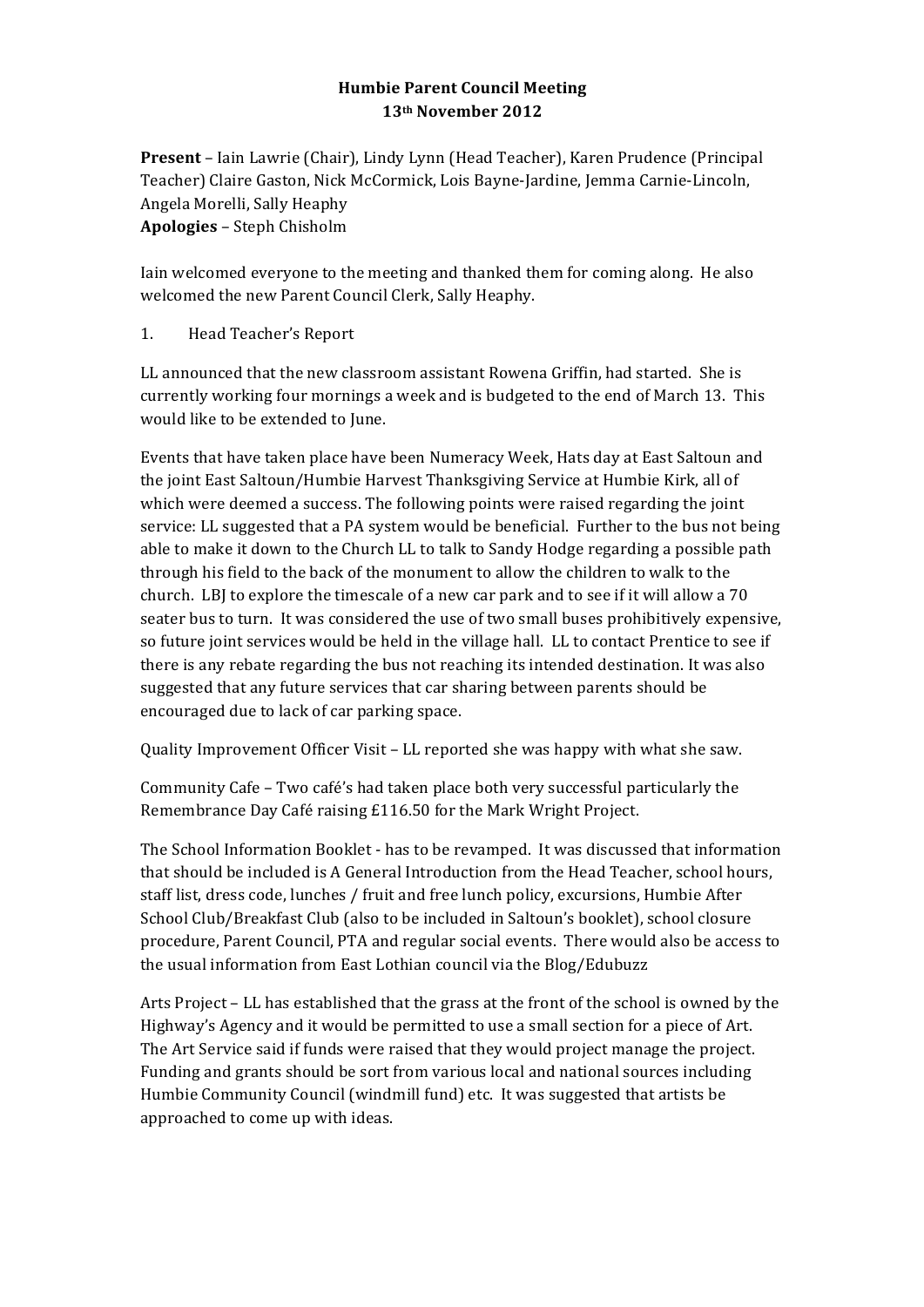After further discussion regarding the best way forward for this project it was considered that a person or committee should be sort to progress the project including form filling to various organisations and individuals asking for funding and to approach the Community Council to see if it could be put on their agenda for further discussion.

Nativity Play – Date set for 17 December  $6.30 \text{pm}$  - 7.00 pm title "It takes a village to raise a baby"

- 2. Edubuzz Now up and running
- 3. Teaching Provision for Next Session

LL said it was looking like the school roll would be 22 pupils from next August and this would not be enough to guarantee a second teacher. The school role would need to be more than 25. LL said that budgets would be very tight next year. LL is going to meet the new Head of Education whose name is still to be announced and would ask him if there was room for movement on this policy. It was discussed whether funding should be saught to extend Rowena's contract or to try and push for another teacher. Parents expressed concern that there was a lot of pressure on KP teaching across a P1-6 spread. It was decided that IL is to draft a letter to the new Head of Education explaining the situation and our concerns regarding the demands on staff, stimulation of class, managing different classes i.e. gym and KP not getting any 'Non class contact' and for the Head of Ed to reply by a date (prior to the budget announcement - Feb) and if no suitable reply forthcoming letters would be drafted to Cllr Tom Trotter and our MSP and MP. IL to draft letter by end of month.

It was suggested that parental help within the class room could help ease the pressure  $-$ KP suggested such situations as a  $P1-2$  in one room with parents while she took another class P3-5 in another room.

## 4. Healthy Eating

It was raised at the ELAPCM meeting that there were concerns that a high a percentage of food was frozen within the school lunches. It was considered that Humbie already had a healthy eating policy and the Health Group were in the process of doing a snack survey.

## 5. ELAPC Meeting

IL reported back from the meeting that there were going to be changes to the Senior phase. The current East Lothian policy is for a  $3 - 3$  model. S1-S3 will encompass a Broad General Education (BGE) with examinations being taken throughout the "Senior Phace". All schools across Scotland have the ability to tailor the number and type of qualification offered to their own pupils. The plan is to allow pupils to sit 8 National  $4/5$ exams in S4 in East Lothian – This is not consistent with the approach across Scotland and parents should "not move children to other schools if this can be avoided".

## Some useful websites to review are

http://www.educationscotland.gov.uk/

http://www.educationscotland.gov.uk/parentzone/cfe/index.asp